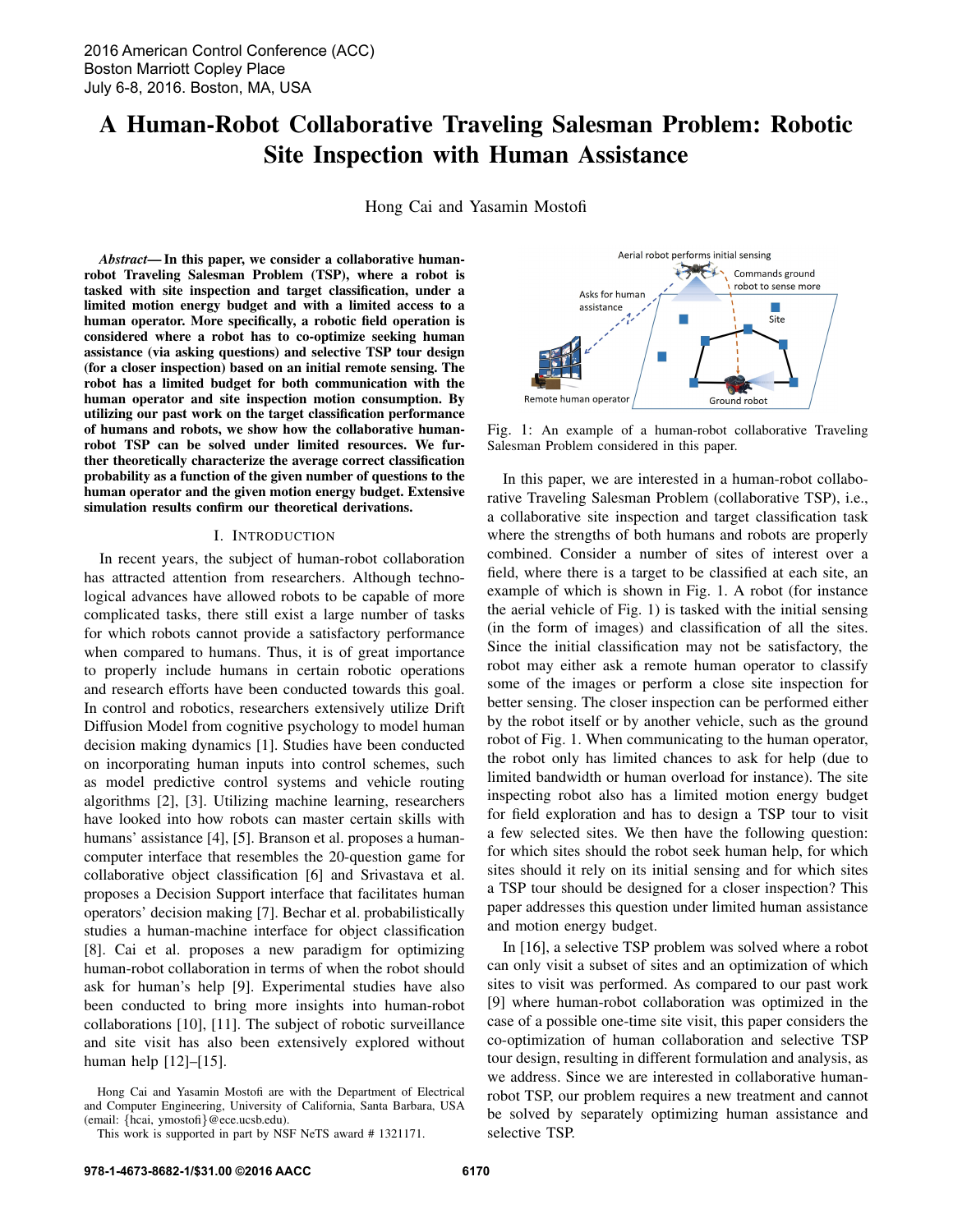The paper is organized as follows. We summarize our past work on the probabilistic modeling of human and robot classification performance in Section II. In Section III, we propose our approach for jointly optimizing the TSP tour design and human assistance. In Section IV, we mathematically characterize the average correct classification performance of the proposed scheme. We then conclude in Section V.

## II. HUMAN AND ROBOT PERFORMANCE IN TARGET CLASSIFICATION

In this section, we briefly describe our previous study [9] on the target classification performance of humans and robots under noise/uncertainty, which will provide the basis for optimizing the human-robot collaborative TSP problem in later sections. Consider the case where the robot has acquired a noisy image of an object that is known to belong to a predefined set of objects. The robot needs to classify the image. For example, Fig. 2 (left) shows four target possibilities shown to the robot before the operation and Fig. 2 (right) shows a sample noisy image taken by the robot during the operation.



Fig. 2: (left) Gray-scale test images of lion, leopard, cat and tiger used in our study [9]. (right) A sample corrupted image (lion) with noise variance of 3.

In [9], we have probabilistically modeled target classification performance of humans and robots for the case where each image is corrupted by AWGN noise with a known variance but an unknown mean to the robot. The image pixels are further truncated but this is unknown to the detector of the robot. Fig. 3 shows human and robot performance curves with respect to the noise variance of the image. Human's performance is derived by using several data points from Amazon Mechanical Turks (Mturk).



Fig. 3: Performance of human and robot in target classification. The human data is acquired using Amazon MTurk [9].

Curves like this will provide the base for the optimization of our collaborative TSP problem in the next sections.

## III. HUMAN-ROBOT COLLABORATIVE TSP

In this section, we propose our optimization framework for human-robot collaborative site inspection and target classification.

#### *A. Motion Energy Model*

Based on [17], the robot's motion power associated with DC motors can be modeled by  $P_M = \kappa_1 u^2 + \kappa_2 u + \kappa_3$ , for  $|u| \leq u_{\text{max}}$ , where *u* and  $u_{\text{max}}$  are the robot's velocity and maximum velocity respectively. Assuming a constant velocity, the energy consumption is then given by  $E_M = \kappa_1 u l +$  $\kappa_2 l + \kappa_3 l/u$ , where  $\kappa_1, \kappa_2$ , and  $\kappa_3$  are positive constants related to the robot's mechanical system. It can be seen that the motion energy consumption is a linear function of the distance traveled in this model:  $E_M = \kappa l$ , where  $\kappa = \kappa_1 u + \kappa_2 + \kappa_3/u.$ 

### *B. Problem Formulation*

Consider a total of *N* sites in the field, whose locations are known. At each site, there is one of *T* a priori known targets (see Fig. 2 (left) for an example with 4 targets). The robot's task is to correctly classify these targets. It can achieve this by deciding which sites need a closer inspection through a minimum-distance TSP tour design, which sites can be correctly classified based on the remote initial sensing, and which sites would need human assistance. At the beginning of the operation, the robot has an initial remote sensing of all the sites (in the form of images) and can assess the noise variance of each image. Based on the assessed noise variances, the robot predicts its own and human's correct classification probabilities utilizing human and robot performance curves (such as those in Fig. 3). The correct classification probabilities of site *i*, for  $i \in \{1, ..., N\}$ , are denoted by  $p_{r,i}$  and  $p_{h,i}$  for the robot and the human respectively. The robot is allowed *M* chances to ask the human operator for help with the classification. It can further rely on itself for target classification based on the initial sensing. For some sites, however, a closer inspection is needed, for which a robotic tour needs to be designed under a given motion energy budget  $\mathscr E$ . When a site is visited, the predicted correct classification probability increases to a high value of  $\tilde{p}$ . Thus, we do not allow visiting a site that has already been assessed by the human, in order not to waste resources. Let  $p_c$  denote the average correct classification probability of a site. We have,

$$
p_c = \frac{1}{N} \left( \sum_{i=1}^{N} \gamma_i (p_{h,i} - p_{r,i}) + \sum_{i=1}^{N} \eta_i (\tilde{p} - p_{r,i}) + \sum_{i=1}^{N} p_{r,i} \right), \quad (1)
$$

where  $\gamma$  is 1 if the robot asks for human's help with the *i*th site and 0 otherwise.  $\eta_i = 1$  indicates that a robot will visit the *i*th site and  $\eta_i = 0$  denotes otherwise.

In order to maximize the average correct classification probability, the robot needs to co-optimize the TSP tour design and human assistance. More specifically, it needs to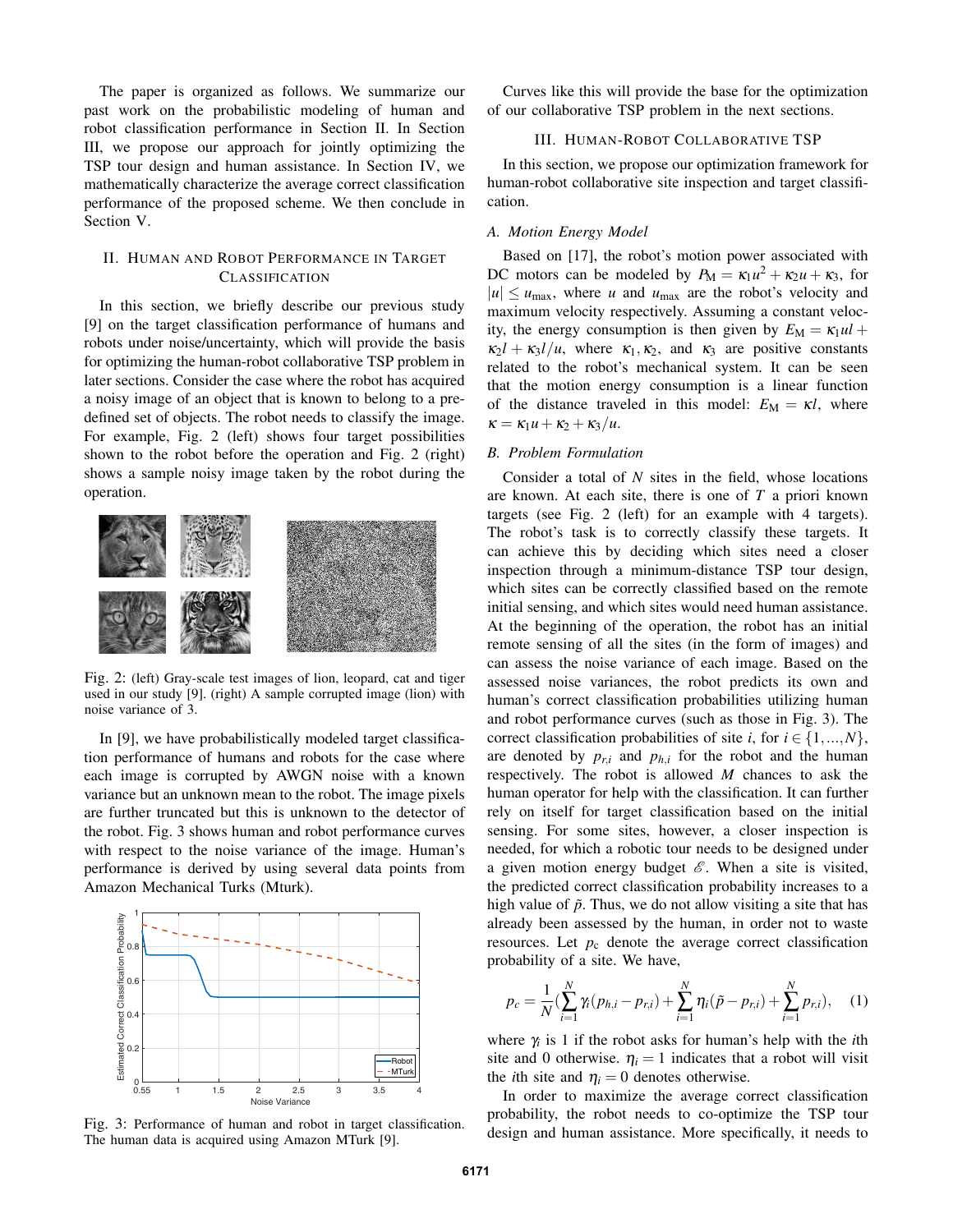decide on the sites that have to be part of the tour for a closer inspection, the sites that need human help and the sites that can be classified based on the initial remote sensing. The overall optimization problem can then be formulated as follows:

max. 
$$
\gamma^T(p_h - p_r) + \eta^T(\tilde{p}1 - p_r)
$$
  
\ns.t. (1)  $\kappa \sum_{i=1}^N \sum_{j=1, j \neq i}^N z_{i,j} d_{i,j} \leq \mathcal{E}$ ,  
\n(2)  $\sum_{j=1, i \neq j}^N z_{i,j} = \sum_{j=1, i \neq j}^N z_{j,i} = \eta_i, \forall i = 1, ..., N$ ,  
\n(3)  $u_i - u_j + 1 \leq (N-1)(1 - z_{i,j}), \forall i, j = 2, ..., N$ ,  
\n(4)  $2 \leq u_i \leq |V|, \forall i = 2, ..., N$ ,  
\n(5)  $\mathbf{1}^T \gamma \leq M$ , (6)  $\gamma + \eta \leq \mathbf{1}$ ,  
\n(7)  $\gamma, \eta \in \{0, 1\}^N$ ,  $z \in \{0, 1\}^{N \times (N-1)}$ ,  $u \in \{0, 1\}^{N-1}$  (2)

where  $p_h = [p_{h,1},..., p_{h,N}]^T$ ,  $p_r = [p_{r,1},..., p_{r,N}]^T$ ,  $\gamma =$  $[\gamma_1, ..., \gamma_N]^T$ ,  $\eta = [\eta_1, ..., \eta_N]^T$  and  $\mathbf{1} = [1, ..., 1]^T$ .

Constraints (1)-(4) are related to the robot's path planning. Constraint (1) limits the motion energy usage by  $\mathscr{E}$ .  $d_{i,j}$  denotes the distance between sites *i* and *j*,  $z_{i,j} \in \{0,1\}$  indicates whether to include edge  $(i, j)$  in the tour, and  $\kappa$  is a positive constant mapping the travel distance to the motion energy usage, as defined in Section III-A. Constraint (2) restricts that a site can only be entered and departed from once should it be visited (if  $\eta_i = 1$ ). Constraints (3) and (4) are the Miller-Tucker-Zemlin (MTZ) constraints that eliminate sub-tours [18]. Constraint (5) limits the total number of inquiries to the human by *M*. Constraint (6) prohibits the robot from both asking about a site and inspecting it. The last set of constraints enforce that all the variables be binary.

*Remark 1:* If the inspecting robot needs to start from a base and return to it, this can be easily incorporated by adding a virtual node.

### *C. Properties of the Human-Robot Collaborative TSP*

Next we discuss two special cases where problem (2) reduces to simpler forms. We then present a property associated with robot's optimal querying.

*1) Case of Zero Questions:* Suppose that the robot is not allowed to ask for human's help:  $M = 0$ . Problem (2) then becomes the traditional selective TSP [16]. On the other hand, for  $M > 0$ , the two parts of optimizing human assistance and selecting the sites for the TSP tour are tightly coupled, requiring a new treatment as done in this paper.

*2) Case of Zero Energy:* Suppose that the robot has zero motion energy. Problem (2) reduces to an easy case where the robot needs to decide between asking the human and relying on the initial classification. It is easy to show that  $\gamma_i = 1$ for the *M* sites with the largest  $p_{h,i} - p_{r,i}$  in the optimum solution.

*Proposition 1:* Consider the general optimization problem shown in problem (2). Consider two sites *i* and *j*. Let  $\gamma^*$ 

and  $\eta^*$  denote the optimal decision vectors. If  $\gamma_i^* = 1, \eta_i^* =$  $0, \gamma_j^* = 0$  and  $\eta_j^* = 0$ , then  $p_{h,i} - p_{r,i} \geq p_{h,j} - p_{r,j}$ .

*Proof:* Suppose that in the optimal solution, we have two sites *i* and *j* such that  $\gamma_i^* = 1, \eta_i^* = 0, \gamma_j^* = 0, \eta_j^* = 0$ , and *p*<sub>*h*,*i*</sub>− *p*<sub>*r*,*i*</sub> < *p*<sub>*h*,*j*− *p*<sub>*r*,*j*</sub>. By letting γ*i* = 0,  $η$ *i* = 0,  $γ$ *j* = 1,  $η$ *j* = 0,</sub> we can obtain a strictly better solution, which contradicts that the current solution is optimum.

This proposition says that if the robot asks the human to help classify one site and rely on its initial sensing for the other, then there should be a greater benefit by asking the human about the first site.

#### *D. Simulation Results*

In this part, we show the performance of the collaborative human-robot TSP approach of (2). We consider a case with a total of 10 sites and 3 allowed queries. The motion energy budget is taken to be a percentage of the total energy required to traverse the shortest tour through all the sites. The robot is given a motion energy budget of 50% in this case. The human and robot performances after the initial sensing are dictated by Fig. 3. The noise variance of the initial sensing is drawn from a uniform distribution over [0.55,4] for each site and  $\tilde{p}$  is set to 0.896, which is the best achievable robot performance based on Fig. 3. Problem (2) is then solved by using the Mixed Integer Linear Program solver of MATLAB. Fig. 4 shows the optimum solution. The rectangle bars indicate the noise variance of the initial sensing of the sites, with higher bars indicating a larger variance. The sites that the robot asks for human help are marked with a human operator symbol. The sites that the robot relies on the initial sensing are also marked. It can be seen that the robot selects sites with a medium level of noise variance (as opposed to a high or low level) to query the human operator. This variance range corresponds to a large performance gain obtained from human assistance according to Fig. 3. The red solid curve shows the optimum TSP tour through a selected subset of sites. It can be seen that the robot tends to visit sites geographically close to each other (even if they are not all the sites with the highest variances) in order to satisfy the energy constraint. We can also see that 3 out of 5 of the visited sites have a very high level of noise variance. Then, visiting these sites can have a considerable impact on the classification performance.

*1) Energy Saving:* We show the energy savings of the collaborative approach by comparing to a possible stateof-the-art methodology, to which we refer as the baseline method. In the baseline approach, the robot only knows the site variances and does not know the performance of the human. It chooses the sites which maximize the sum of noise variances, under motion energy budget  $\mathscr{E}$ , to visit. It then randomly chooses *M* sites from the remaining to ask the human. Table I shows the motion energy savings when aiming to achieve a desired average correct classification probability, averaged over multiple runs. There are  $N = 15$ sites and  $M = 6$  given queries. The noise variance of each site is randomly drawn from [0.55, 4] and  $\tilde{p}$  is set to 0.896. The locations of the sites are i.i.d. uniformly distributed over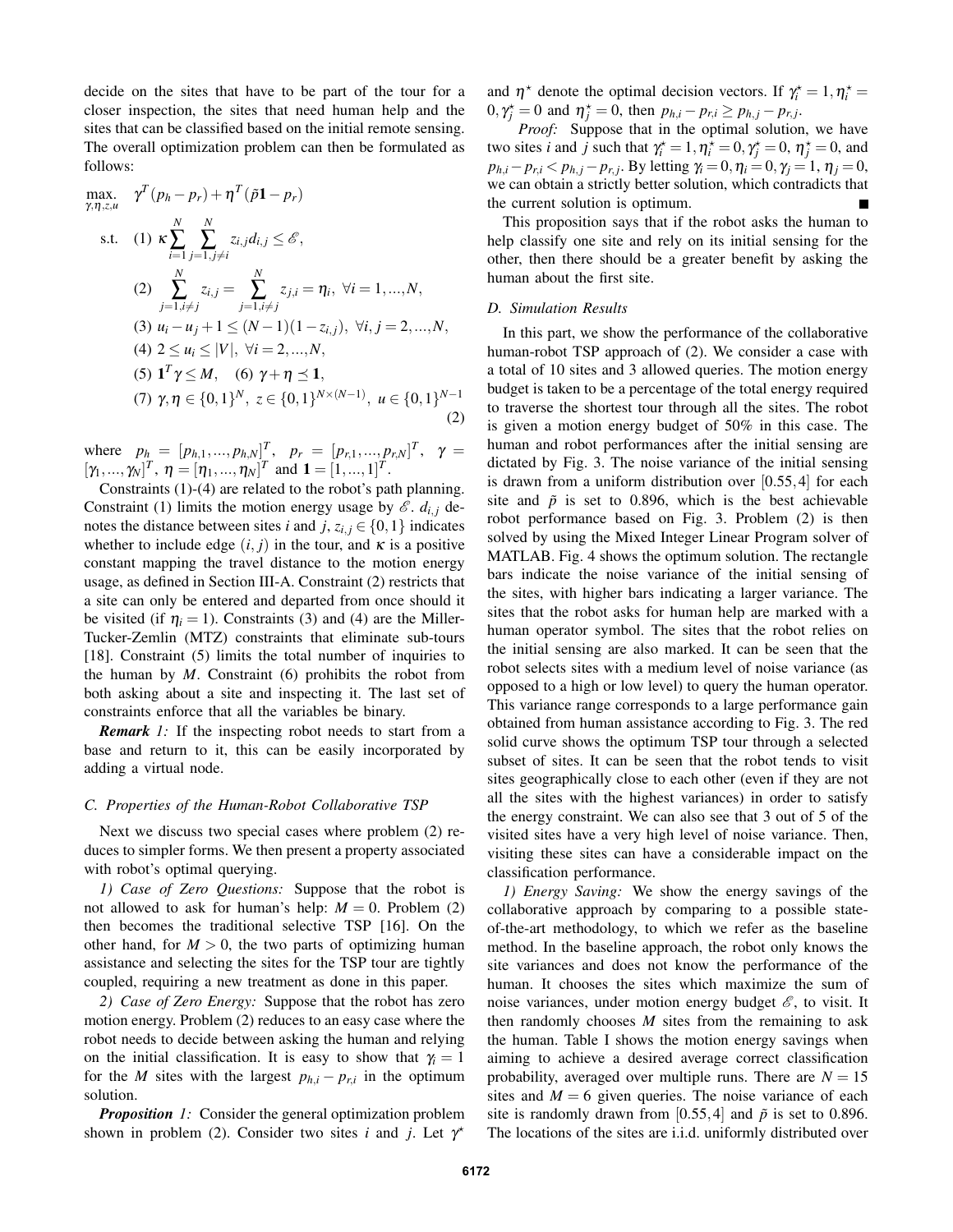

Fig. 4: A sample solution to the human-robot collaborative TSP of problem (2) with 10 sites, 3 allowed questions and 50% energy budget. The solid curve shows the optimum tour. Further, the sites that are chosen for human assistance are marked with a human symbol. The sites that are classified based on the initial remote sensing are also marked.

the space. It can be seen that the robot can reduce its energy consumption significantly by properly collaborating with the human operator. For instance, it achieves an average correct classification probability of 0.7 with 57.69% less energy consumption. The term "Inf" indicates that the baseline simply cannot achieve the desired performance.

| <b>Desired Ave. Correct</b><br><b>Classification Prob.</b> | Ave. % Energy Saving |
|------------------------------------------------------------|----------------------|
| 0.7                                                        | 57.69%               |
| 0.75                                                       | 28.00%               |
| 0.8                                                        | 13.16%               |
| 0.85                                                       | 3.85%                |
| በ ዐ                                                        | Inf                  |

TABLE I: Average energy saving as compared to the baseline case of no optimized collaboration. 6 questions are allowed.

*2) Bandwidth Saving:* Properly optimizing the TSP tour and human help by solving problem (2) can also result in considerable bandwidth savings by reducing the number of questions asked.<sup>1</sup> Consider two cases of "large bandwidth" and "zero bandwidth". In the first case, the robot can query the human as many times as it needs to (15 in this case) and in the latter, no access to a human operator is available, i.e., the robot has to rely on its own classification after exploring the field. The robot is given 40% of the total energy needed to visit all the sites. Fig. 5 compares the performance of problem (2) with these two cases. The case of "no bandwidth" performs poorly as the robot could not seek human's help in the classification. On the other hand, the case of "large bandwidth" performs very well as the robot has full assistance from the human operator, which, however, causes excessive communication and thus a high bandwidth usage. It can be seen that an optimized collaboration can achieve a performance very close to the "large bandwidth" case with much less bandwidth usage. For instance, by asking 8 questions (46.67% bandwidth reduction), the robot achieves an average correct classification probability of 0.8452, less than 1% short of the "large bandwidth" performance (0.8535).



Fig. 5: Average correct classification probability as a function of the number of given queries, as compared to the "large bandwidth" and "zero bandwidth" cases. There are 15 sites and the motion energy budget is 40% of what is needed to visit all the sites.

Table II further shows the bandwidth saving as compared to the baseline approach. The robot is given an energy budget of 20%. It can be seen that the robot can reduce its bandwidth usage considerably. For instance, it achieves an average probability of correct classification of 0.7 with 29.27% less bandwidth usage. Overall, we can see that by properly optimizing the collaboration, considerable amount of motion energy and bandwidth can be preserved.

| <b>Desired Ave. Correct</b><br><b>Classification Prob.</b> | Ave. % Bandwidth Saving |
|------------------------------------------------------------|-------------------------|
| 0.65                                                       | 50.00%                  |
| 0.7                                                        | 29.27%                  |
| 0.75                                                       | 23.29%                  |
| 0 X                                                        | 11.65%                  |

TABLE II: Average bandwidth saving as compared to the baseline case of no optimized collaboration. The robot's energy budget is 20% of what is needed to visit all the sites.

## IV. CHARACTERIZATION OF THE AVERAGE PERFORMANCE FOR HUMAN-ROBOT COLLABORATIVE **TSP**

In this section, we mathematically approximate the expected (average) correct classification probability of our human-robot collaborative TSP scheme, which can be used to predict the performance based on the available resources. By average performance we refer to the expected value of the probability of correct classification over both the locations and variances of the sites. We assume that the site locations are drawn from an i.i.d spatial distribution and that the site variances are drawn uniformly from a given variance range, for instance, [0.55,4] in Fig. 3. We further derive a lower bound on the performance. Numerical simulations show the derived expressions to be a good approximation of the actual performance. We note that we have to make a number of assumptions in order to derive the approximations. Relaxing these assumptions is the subject of our future work.

We start by considering two simplified cases of "zero questions" and "zero motion energy", whose derivations will then be utilized to derive an approximated expression for the average performance of our general scenario.

<sup>&</sup>lt;sup>1</sup>Bandwidth usage is taken proportional to the number of questions.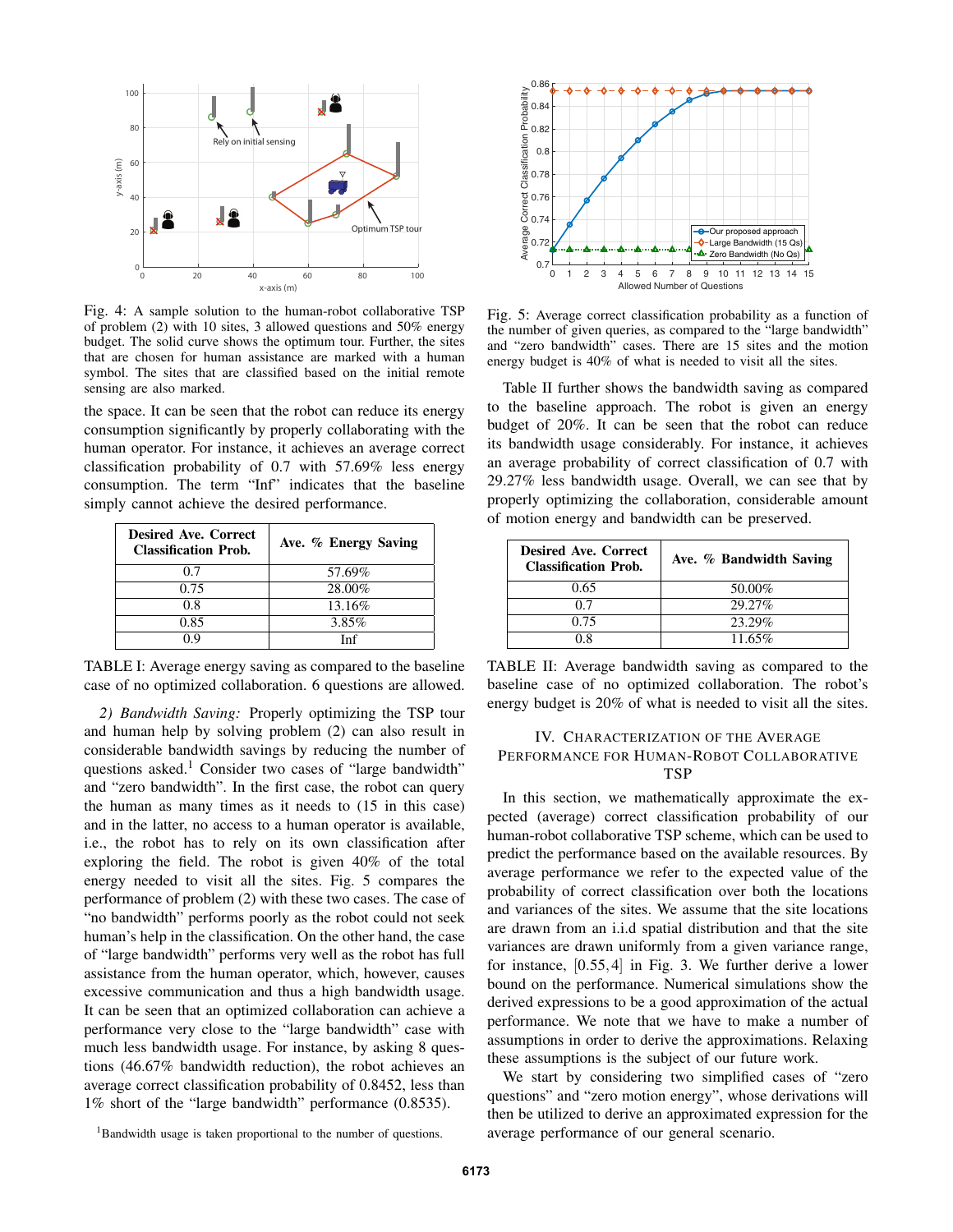## *A. Case of Zero Questions*

Suppose that no questions are allowed. Let  $\mathscr{E}_N$  denote the required motion energy to have a minimum-distance tour to visit all the sites. Then, a motion energy budget of  $\mathscr{E} = \alpha \mathscr{E}_N$ is given for our site inspection operation, where  $\alpha \in [0,1]$ . Motion energy is taken as a linear function of the travelled distance as described in Section III-A.

*Assumption 1:* The average travelled distance between two sites in the TSP tour through all the sites is equal to the average travelled distance between two sites in our energy constrained TSP tour through the selected set of sites, where the averaging is over all the realizations. Let  $\bar{d}$  denote this average distance in the rest of the paper.

Intuitively, this becomes a better assumption as the number of sites increases and  $\alpha$  is not too small.

The next lemma approximates the expected number of sites that are visited by the robot under the motion energy budget of  $\alpha$ .

*Lemma 1:* Assume that *N* is large and  $\alpha$  is not too small. Then, based on Assumption 1 and the given motion energy budget of  $\alpha$ , the expected number of sites that the robot can visit is approximated by

$$
\mathbb{E}[N_{\nu}] \approx \alpha N, \tag{3}
$$

where  $N_v$  is the number of visited sites and  $N$  is the total number of sites.

*Proof:* Let *L<sup>N</sup>* denote the total tour length of the optimal tour through all the *N* sites. With a given motion energy budget of  $\alpha$ , the robot can travel a maximum distance of  $\alpha L_N$ . The real travelled distance of the energy-constrained case is denoted by  $L_{\alpha}$ , which will be in the following range:  $(\alpha L_N - 2d_s, \alpha L_N]$ , where  $d_s$  is a variable denoting the length of an edge. For the case that the number of sites is large, their locations are i.i.d and  $\alpha$  is not too small, we expect  $d_s$  to be well approximated by  $\bar{d}$ . Thus, we have  $\alpha \mathbb{E}[L_N] - 2\bar{d} \leq$  $\mathbb{E}[L_{\alpha}] \leq \alpha \mathbb{E}[L_N]$ , which results in  $\alpha N - 2 \leq \mathbb{E}[N_{\nu}] \leq \alpha N$ . Then, for the case that *N* is large and  $\alpha$  is not too small, we have the following approximation  $\mathbb{E}[N_v] \approx \alpha N$ .

*Lemma 2:* The expected correct classification probability  $\mathbb{E}[p_c]$  can be approximated as follows for the case of  $M = 0$ :

$$
\mathbb{E}[p_c|M=0] \approx \frac{1}{N} (\alpha N \tilde{p} + (N - \alpha N) \bar{p}_r), \tag{4}
$$

where  $\bar{p}_r$  is the average robot's correct classification probability.

*Proof:* By inserting  $M = 0$  in Eq. 1 and taking expectation, we have

$$
\mathbb{E}[p_c|M=0] = \frac{1}{N} (\mathbb{E}[\sum_{i=1}^N \eta_i(\tilde{p}-p_{r,i})] + \mathbb{E}[\sum_{i=1}^N p_{r,i}]),
$$
  
\n
$$
= \frac{1}{N} (\mathbb{E}_{N_v}[\mathbb{E}[\sum_{i=1}^N \eta_i(\tilde{p}-p_{r,i})|N_v]] + \mathbb{E}[\sum_{i=1}^N p_{r,i}]),
$$
  
\n
$$
= \frac{1}{N} (\mathbb{E}[N_v(\tilde{p}-\bar{p}_r)] + N\bar{p}_r),
$$
  
\n
$$
= \frac{1}{N} (\mathbb{E}[N_v]\tilde{p} + (N - \mathbb{E}[N_v])\bar{p}_r),
$$
  
\n
$$
\approx \frac{1}{N} (\alpha N\tilde{p} + (N - \alpha N)\bar{p}_r),
$$

where Lemma 1 is deployed in the 5th line. Further, average  $\bar{p}_r$  of a visited site is taken as the same as average  $\bar{p}_r$  of any site, which is a reasonable assumption.  $\blacksquare$ 

Note that  $\bar{p}_r$  is simply the area underneath the robot's performance curve, normalized by the length of the given variance range, in Fig. 3.

*Remark 2:* In this section, we have assumed that average  $p_r$  ( $\bar{p}_r$ ) of a visited site is the same as the average  $p_r$  of any site. We note that  $p<sub>r</sub>$  of a visited site may not have the exact same distribution as the  $p_r$  of any site. Further investigation of this is a subject of future work. Similarly, we assume that the average human probability of correct classification is the same for a site that is chosen for assistance and any general site in the rest of this section.

Next we derive a lower bound for the expected classification performance of the case of  $M = 0$ , based on studies on TSP tour length for i.i.d. randomly distributed nodes. As shown in the literature [19], the expected length  $\mathbb{E}[L_N]$  of an optimal tour covering *N* nodes randomly located in a square environment satisfies,

$$
\lim_{N \to \infty} \mathbb{E}[L_N] = \beta N^{1/2},\tag{5}
$$

where  $\beta$  is a positive constant. Eq. (5) is still a tight approximation when  $N \ge 15$  [20].

The lower bound for our selective case with  $M = 0$  is then given in the lemma below.

*Lemma 3:* Consider a workspace with a large number (*N*) of sites randomly located. Given a motion energy budget  $\alpha$  and no allowed questions ( $M = 0$ ), the expected correct classification probability can be lower bounded by

$$
\mathbb{E}[p_c|M=0] \ge \frac{1}{N}(\alpha^2 N\tilde{p} + (N - \alpha^2 N)\bar{p}_r),\tag{6}
$$

where  $\bar{p}_r$  is the expected robot's correct classification probability.

*Proof:* For large *N*, we have  $\mathbb{E}[L_N] = \beta N^{1/2}$  as a tight approximation. Furthermore, assuming that the energy budget is not too small such that the number of selected sites is still high enough and that they can be still considered randomly distributed with the same distribution, we have  $\mathbb{E}[L_{\alpha}] = \beta N_v^{1/2}$ , where  $L_{\alpha}$  is the length of the tour and  $N_v$  is the number of the visited sites in our selective case. Similar to the proof of Lemma 1, we take  $\mathbb{E}[L_{\alpha}] \approx \alpha \mathbb{E}[L_N]$ . This results in  $N_v \approx \alpha^2 N$ .

In reality, however,  $\alpha^2 N$  is a lower bound to the number of sites visited in our selective case since the selected sites will be near each other rather than randomly distributed due to the optimization in problem (2). Thus, the robot can visit more than  $\alpha^2 N$  sites. The inequality in Eq. 6 can then be obtained via an analysis similar to the proof of Lemma 2.

Fig. 6 shows the approximated (Lemma 2) and simulated average correct classification probabilities as well as the lower bound of Lemma 3, for the case of 15 sites. It can be seen that the derived approximation of Lemma 2 matches the true simulated performance well. The figure also shows the lower bound, which provides a looser approximation to the performance.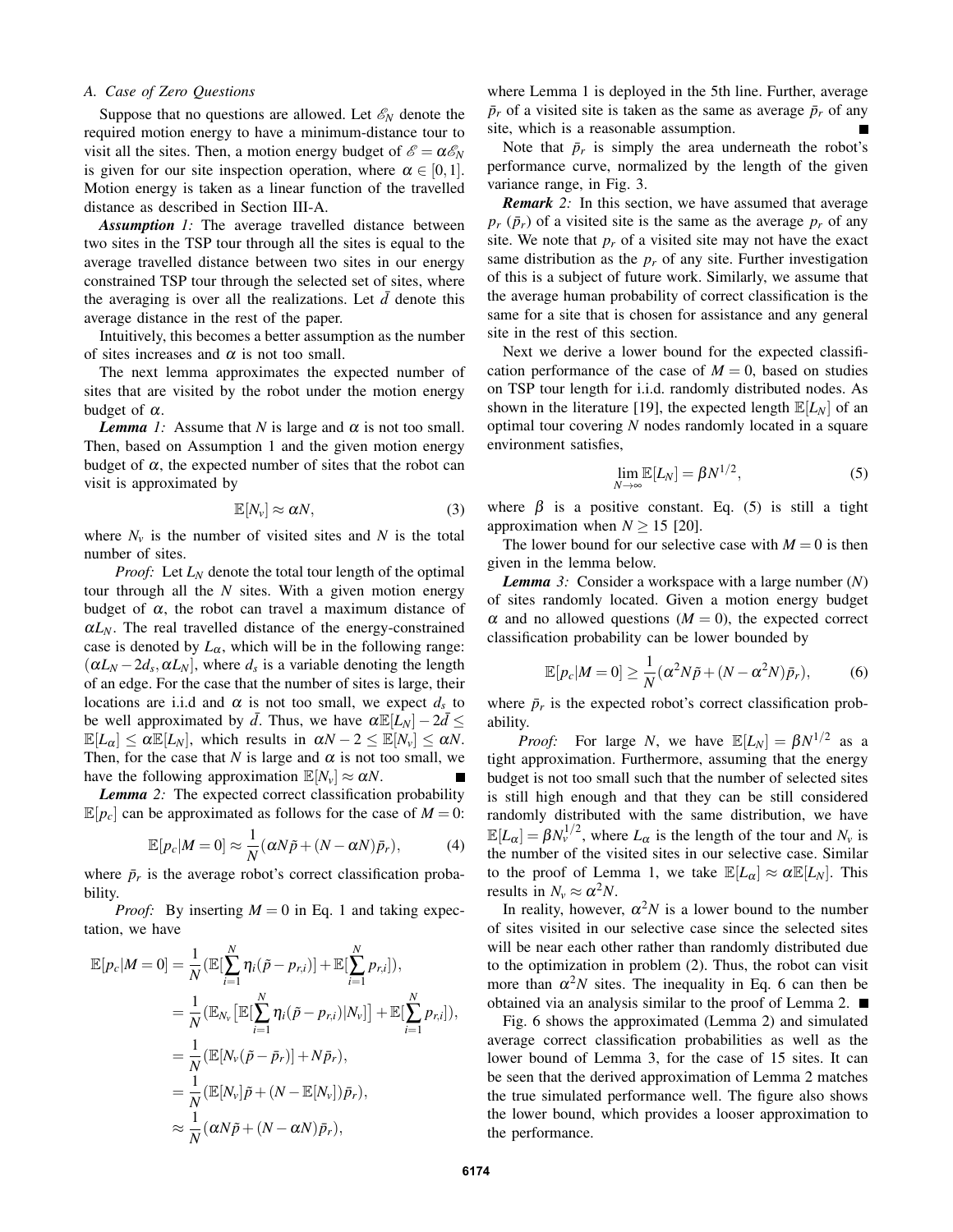

Fig. 6: Average correct classification probability for the case of zero questions – A comparison of the theoretical derivations and actual performance. As can be seen, our theoretical derivations provide a good approximation and bound for the true performance.

#### *B. Case of Zero Motion Energy*

In this section, we assume that the energy budget is zero and approximate the resulting expected correct classification probability. With a total number of *N* sites, *M* allowed questions and zero motion energy budget, the robot will use all the questions since asking human is always better than relying on self. Therefore, the number of sites that the robot asks for human's help is *M* and the number of sites that the robot relies on its initial sensing is  $N - M$ . The expected correct classification probability with zero energy budget is then given in the following lemma.

*Lemma 4:* Consider a case with *N* sites, *M* allowed questions and zero motion energy budget ( $\alpha = 0$ ). The expected correct classification probability  $\mathbb{E}[p_c]$  can be approximated as follows,

$$
\mathbb{E}[p_c|\alpha=0] \approx \frac{1}{N}(M\bar{p}_h + (N-M)\bar{p}_r),\tag{7}
$$

where  $\bar{p}_h$  and  $\bar{p}_r$  are the average human's and robot's correct classification probabilities.

*Proof:* Consider Eq. 1 with zero motion energy. We have

$$
\mathbb{E}[p_c|\alpha=0]=\frac{1}{N}(\mathbb{E}[\sum_{i=1}^N\gamma_i(p_{h,i}-p_{r,i})]+\mathbb{E}[\sum_{i=1}^N p_{r,i}]).
$$
 (8)

By assuming that the average human probability of correct classification is the same for a site that is chosen for assistance and any general site (see Remark 2), Eq. 7 easily follows.

Fig. 7 compares the theoretical (Lemma 4) and simulated average correct classification probabilities for the case of  $N =$ 15. It can be seen that the derived approximation (Lemma 4) matches the true simulated performance well.

## *C. Derivation of Average Probability of Correct Classification for the General Case*

Consider the case where the energy budget is  $\alpha$  and the number of allowed questions is  $M$ . Let variable  $N_v$  denote the number of visited sites. Then, the number of sites for which the robot asks for human help is  $N_h = \min\{N - N_v, M\}$  and the number of sites for which the robot will rely on its initial



Fig. 7: Average correct classification probability for the case of zero energy budget – A comparison of the theoretical derivation and actual performance. As can be seen, our theoretical derivation provides a good approximation for the true performance.

sensing is  $N_r = N - N_v - N_h$ . From Eq. 1, the expected correct classification probability is then as follows,

$$
\mathbb{E}[p_c] = \frac{1}{N} (\mathbb{E}[N_v\tilde{p} + N_h\bar{p}_h + N_r\bar{p}_r]),
$$
\n(9)

where  $\bar{p}_h$  and  $\bar{p}_r$  are as defined before.

Let  $p_{nv}(N_v) = N_h \bar{p}_h + N_r \bar{p}_r = \min\{N - N_v, M\} \bar{p}_h + (N N_v - N_h$ ) $\bar{p}_r$ , which is a function of  $N_v$ . It can be confirmed that  $|\mathbb{E}[p_{nv}(N_v)]/N - p_{nv}(\mathbb{E}[N_v])/N| \leq |\bar{p}_h - \bar{p}_r|/4$ , making  $\mathbb{E}[p_{nv}(N_v)]/N \approx p_{nv}(\mathbb{E}[N_v])/N$  a good approximation if  $|\bar{p}_h - p|$  $|\bar{p}_r|$  is small enough.<sup>2</sup>

We next present the approximation of the expected correct classification probability of the general case in the following theorem.

*Theorem 1:* Consider a case with *N* sites. The robot is given a motion energy budget of  $\alpha$  and  $M$  allowed questions. The expected correct classification probability can be approximated by

$$
\mathbb{E}[p_c] \approx \frac{1}{N} (\mathbb{E}[N_v]\tilde{p} + p_{nv} (\mathbb{E}[N_v])), \qquad (10)
$$

where  $\mathbb{E}[N_v] \approx \alpha N$ ,  $p_{nv}(\mathbb{E}[N_v]) = \tilde{N}_h \bar{p}_h + \tilde{N}_r \bar{p}_r$ ,  $\tilde{N}_h \triangleq$  $\min\{N - \mathbb{E}[N_{\nu}], M\}, \ \tilde{N}_r \triangleq N - \mathbb{E}[N_{\nu}] - \tilde{N}_h$ , and  $\bar{p}_h$  and  $\bar{p}_r$ are the expected human's and robot's correct classification probabilities respectively.

*Proof:* Eq. 10 easily follows from the approximation  $\mathbb{E}[p_{nv}(N_v)]/N \approx p_{nv}(\mathbb{E}[N_v])/N$  and Lemmas 2 and 4.

*Lemma 5:* Consider a case with *N* sites. The robot is given a motion energy budget of  $\alpha$  and M allowed questions. A lower bound to the expected correct classification probability is given by

$$
\mathbb{E}[p_c] \ge \frac{1}{N} (\alpha^2 N \tilde{p} + p_{nv} (\alpha^2 N)), \tag{11}
$$

where  $p_{nv}(\alpha^2 N) = \min\{N - \alpha^2 N, M\} \times \bar{p}_h + (N - \alpha^2 N \min\{N - \alpha^2 N, M\}$ ) ×  $\bar{p}_r$ , and  $\bar{p}_h$  and  $\bar{p}_r$  are the expected human's and robot's correct classification probabilities respectively.

*Proof:* This lower bound can be easily derived from Lemma 3.

<sup>2</sup>Using the data from the curves in Fig. 3,  $|\bar{p}_h - \bar{p}_r| = 0.2438$  and thus the approximation gap is upper bounded by 0.06.